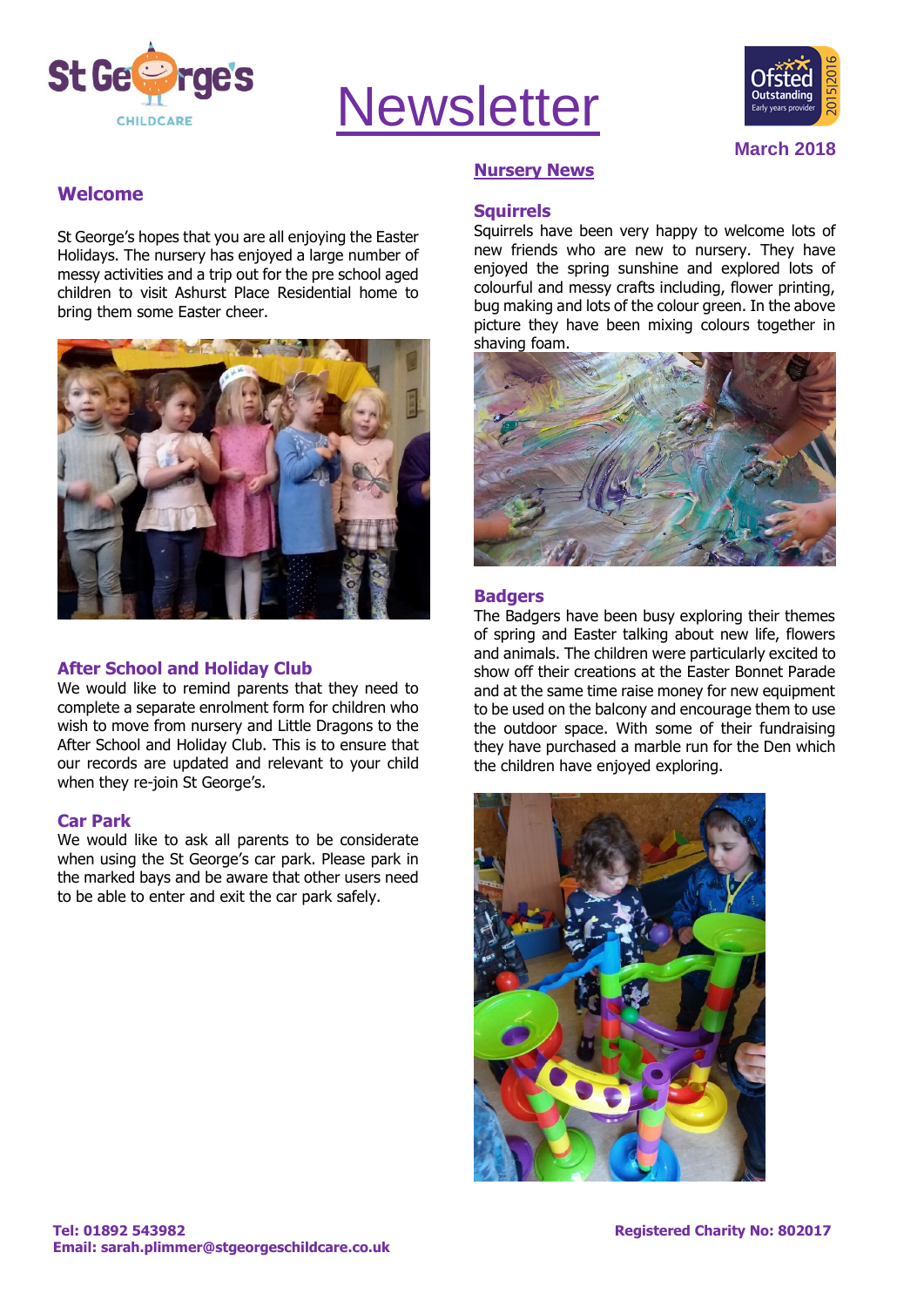#### **Moles**

Moles have been creating lots of artwork for their Easter display board. They have also made Mother's Day Gifts and presents. The have enjoyed playing in the snow and sledging in the garden. They have also made lots of biscuits and cakes for Easter and had an Easter Egg hunt. They have been filling their new tray with lots of activities and messy play including bugs in soil, slime, cloud dough, spaghetti, rice and lentils.



#### **After School Club**

The After School Club children have been learning about British Birds. They have drawn and painted pictures and discovered facts about birds. They have also made paper bird houses and bird feeders which are hanging from the trees in the garden.



#### **Little Dragons**

Little Dragons have been enjoying their new topic of pets, and made a giant African Land Snail. They have also been busy making Mother's Day cards and doing Easter activities. They have also started doing yoga which helps the children's concentration, coordination and strength. They are looking forwards to visiting Ashurst Place trip at the end of March when they will be hunting for Easter Eggs with the residents.



# **Kitchen**

Sherrell is currently working on the St George's summer menu. If there are any suggestions or requests please leave a message in the office. She is open to new suggestions and will consider your requests.

#### **Fundraising Well done to our Tunbridge Wells Half Marathon heroes!**

A huge congratulations to our Communications and Operations Manager Sarah and fundraisers Kelvin Hill and Andy Smyth who ran in the Tunbridge Wells Half Marathon for St George's on Sunday 18th February. Between them they've raised over £1700! If you'd like to take part in a fundraising challenge for St George's, chat with Ellie in the office or email [ellie.stewart@stgeorgeschildcare.co.uk](mailto:ellie.stewart@stgeorgeschildcare.co.uk)

#### **Moles have a new water play table**

Thanks to Senior Childcare Leader Zsuzsi's fundraising, Moles have been able to buy a brandnew water play table. They've already been using it in lots of different ways – filling it with coloured water and animals, bubbles and washing baby dolls.